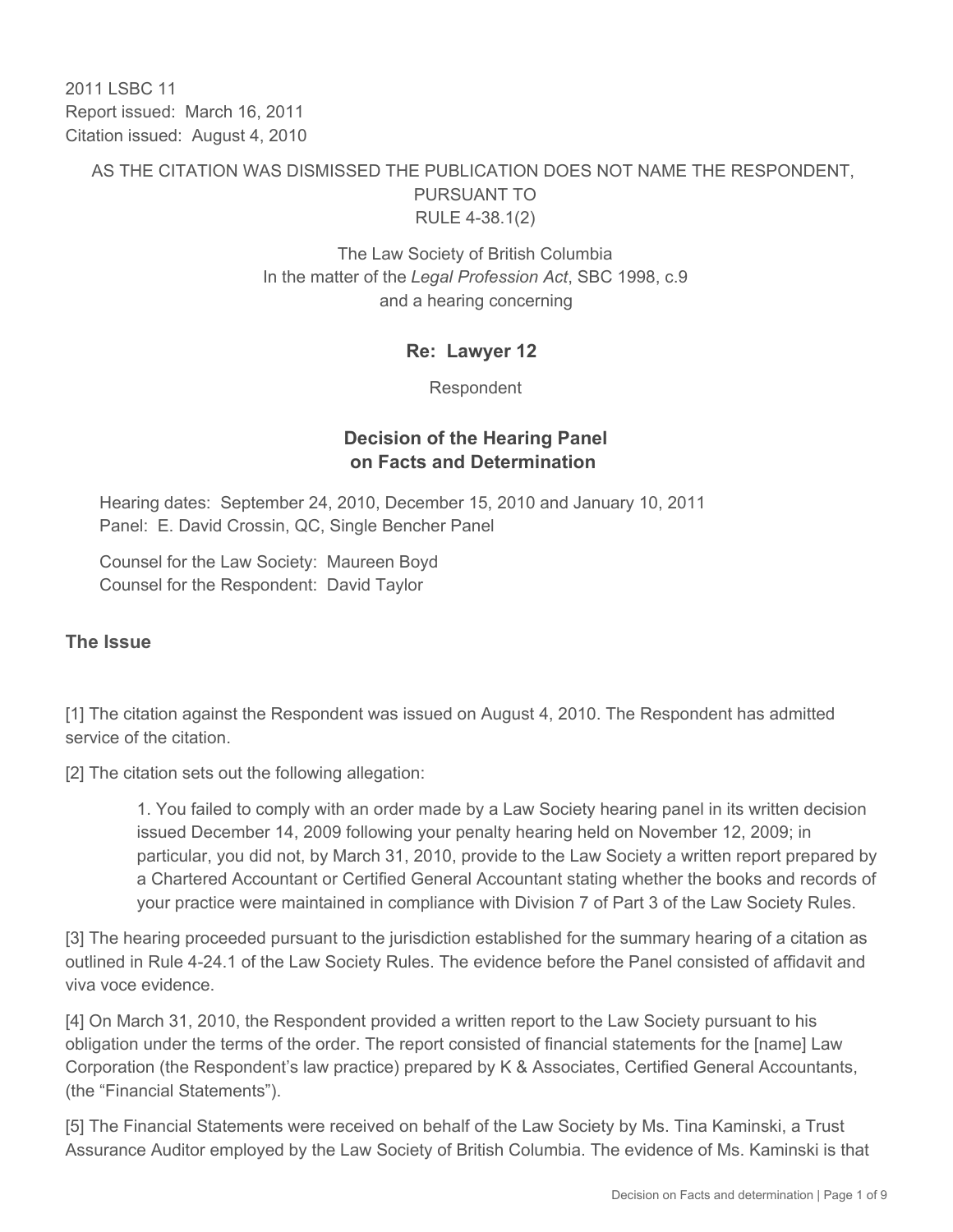the Financial Statements submitted by the Respondent did not include any information relating to whether the books and records of the Respondent's law practice were maintained in compliance with the Law Society Rules. It is conceded by the Respondent, and the Panel so finds, that the Respondent failed to submit a report that met the requirements of the Respondent's obligation in accordance with the order.

[6] The obligation of the Respondent was straightforward. On December 14, 2009, a Law Society hearing panel ordered the Respondent to retain and instruct a qualified accountant to prepare a report that addressed the compliance requirements of Division 7 of Part 3 of the Law Society Rules. The report was to be submitted on a semi-annual basis; the first report to be submitted by March 31, 2010 (the "Order").

[7] Although the Respondent retained a qualified accountant, the report that was submitted on March 31, 2010 did not address the requirements of the Rules as ordered. It is apparent on the evidence before the Panel that there was a failure to communicate effectively with the accounting firm concerning the nature of the report that was required.

[8] The issue at the hearing is whether the failure in this regard, in all of the circumstances, amounts to professional misconduct on the part of the Respondent.

# **Legal Test**

[9] "Professional Misconduct" is not a defined term in the Legal Profession Act, the Law Society Rules or Professional Conduct Handbook. It has, of course, been extensively considered.

[10] In *Law Society of BC v. Martin*, 2005 LSBC 16, the hearing panel concluded that the test is "whether the facts as made out disclose a marked departure from that conduct the Law Society expects of its members; if so, it is professional misconduct". ( *Martin*, para. [171]).

[11] In *Martin*, the panel also made the further observation as follows (see para. [154]):

… The real question to be determined is essentially whether the Respondent's behaviour displays culpability which is grounded in a fundamental degree of fault, that is whether it displays gross culpable neglect of his duties as a lawyer.

[12] In *Re: Lawyer 10*, 2010 LSBC 02, the Benchers on Review articulated the test for professional misconduct as follows (paras. [31] to [33]):

[31] The formulation of the marked departure test developed in Hops and Martin is complete only if one adds the factor that the conduct must be culpable or blameworthy. Both decisions make findings that the conduct in question was a marked departure from the norm and that the member was culpable. To put it more precisely, it may not be professional misconduct if one's conduct falls below the norm in a marked way if that occurs because of: a) events beyond one's control; or b) an innocent mistake.

[32] A respondent must be culpable in order to have committed professional misconduct. The conduct must not only be a marked departure from the norm, but must also be blameworthy.

[33] In order to determine whether the Applicant's conduct is both a marked departure from the norm and blameworthy, one needs to consider precisely what it is that he did wrong.

[13] The conclusions in relation to this issue as stated in *Re: Lawyer 10* were the subject of perhaps some skepticism by hearing panels in *Law Society of BC v. McCandless*, 2010 LSBC 03 (at para. [74]) and in *Law Society of BC v. McRoberts*, 2010 LSBC 17 (at para. [29]) wherein both hearing panels characterized the articulation of the test in *Re: Lawyer 10* as susceptible to "circular" reasoning.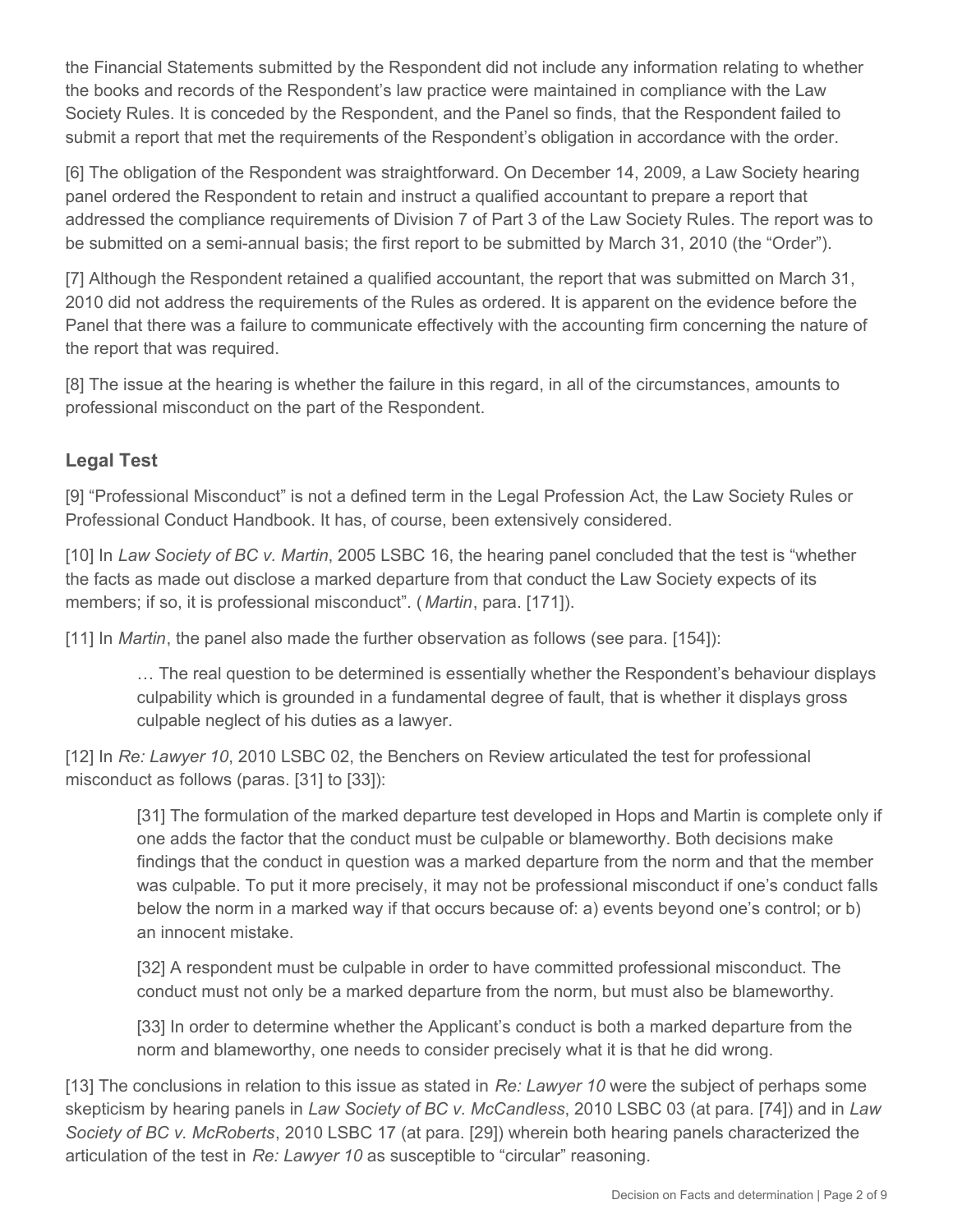[14] In my view, the pith and substance of these various decisions displays a consistent application of a clear principle. The focus must be on the circumstances of the Respondent's conduct and whether that conduct falls markedly below the standard expected of its members.

## **The Circumstances**

[15] The Order that is the subject matter of this citation arises from a previous citation issued against the Respondent in September 2008 (the "First Citation").

[16] The panel hearing the First Citation found the Respondent to have professionally misconducted himself. The conduct in issue concerning the First Citation can generally be described as a systemic failure on the part of the Respondent to properly maintain the books and records of his law practice in accordance with Division 7 of Part 3 of the Law Society Rules.

[17] The panel hearing the First Citation accepted the joint submission of the parties and imposed the following penalty:

2. a condition on the Respondent's practice, pursuant to s. 38(5)(c) of the Legal Profession Act, that he retain a Chartered Accountant or Certified General Accountant who is in good standing to review his books and records every six months for three years and to report in writing to the Law Society whether the books and records of the Respondent's practice are maintained in compliance with Division 7 of Part 3 of the Law Society Rules and, if not, provide a detailed listing of the items of non-compliance, such reports to be provided to the Law Society by:

- (a) March 31, 2010;
- (b) September 30, 2010;
- (c) March 31, 2011;
- (d) September 30, 2011;
- (e) March 31, 2012; and
- (f) September 30, 2012.

The Respondent is responsible for the delivery of these reports to the Law Society and for their cost.

[18] The penalty was clearly directed at instilling in the Respondent a sense of the seriousness with which the Law Society views the obligations of its members and the responsibility the Respondent must demonstrate in fulfilling these obligations.

[19] GP is an accountant. He has, for some years, assisted the Respondent with accounting matters concerning the Respondent's law practice and was familiar with the Respondent's difficulties that had culminated in the finding of professional misconduct in the First Citation. The Respondent had, over the years, placed a great deal of reliance on GP. GP is not a Chartered Accountant, nor a Certified General **Accountant** 

[20] In anticipation of the hearing panel accepting the joint submission concerning penalty on the First Citation, the Respondent forwarded the terms of the anticipated Order to GP in late October 2009. The Respondent did this prior to the formal issuance of the decision in order to get a head start on complying with the Order.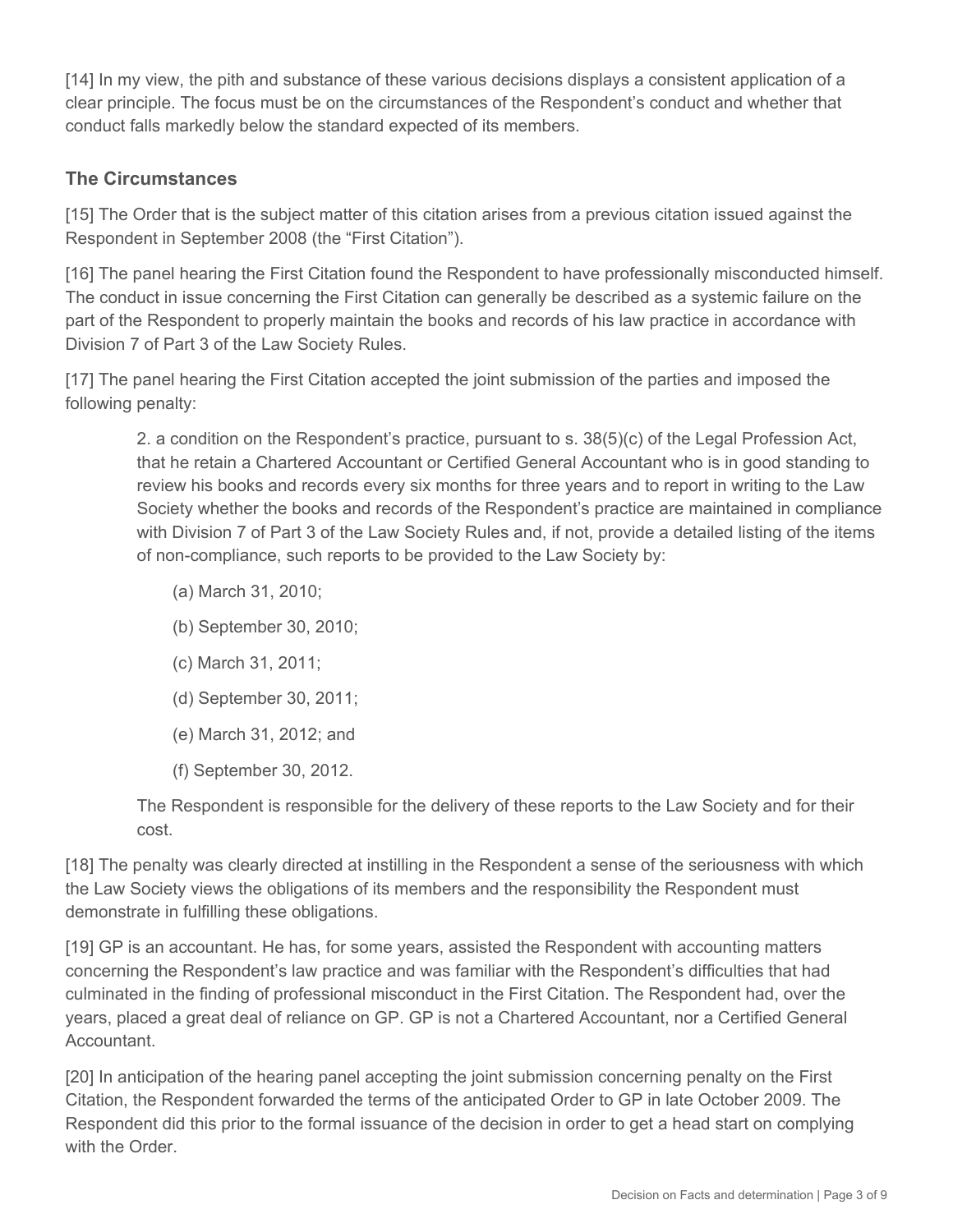[21] The Respondent asked GP to assist him in locating an accountant that would be qualified to prepare the report required by the Order. It should be noted that the report has been variously referred to in the documentary and viva voce evidence as a "review", the "semi-annual review", the "semi-annual Form 47" or the "Form 47 style audit". It is clear on the evidence that these various iterations referenced the obligation under the Order.

[22] NK is a Certified General Accountant with K & Associates. The Respondent and GP were familiar with NK as NK had prepared the Respondent's Form 47 reporting requirements for the previous two years.

[23] GP contacted K & Associates, CGA, and had certain preliminary discussions. GP agreed to provide assistance to NK and provide what material, information and accounting records NK might require from time to time in order to complete the review. It is apparent from the evidence that the Respondent looked to GP to act as surrogate in dealing with NK.

[24] In late November 2009, nk confirmed with the Respondent, via email, that K & Associates were available to do the report but sought clarification from the Respondent as to what was required. On that same date, November 27, 2009, the Respondent responded, via email, to NK. The response took the form of steering the responsibility for clarification back to GP:

I will copy this email to GP to follow up with you ref actual audit requirements since obviously that gives you the scope of your time requirement etc.

[25] GP gave evidence that he did not follow up with NK concerning the actual audit requirements.

[26] The fact that NK was unclear as to the nature of the report he was to prepare, notwithstanding his preliminary discussions with GP, foreshadowed the failure on the part of all parties to effectively communicate throughout the course of these events. This failure of communication would inevitably prove fatal to the well-intentioned efforts of the Respondent to abide by the Order of the Law Society.

[27] As the issue of retaining and instructing NK was unfolding, another accounting obligation manifested itself. On or about January 11, 2010, the Respondent was advised by the Law Society's Trust Assurance Department that a Compliance Audit, pursuant to Rule 3-79 of the Law Society Rules, had been scheduled for February 22, 2010.

[28] It is clear on the evidence that during the first half of January 2010 (prior to the additional obligation of the Compliance Audit being introduced into the equation) NK remained unretained and unclear on what he was being asked to do.

[29] NK emailed the Respondent in this timeframe and asked whether the Respondent wanted NK to simply do the usual Form 47 and "a review" or just the Form 47. The Respondent promptly advised NK that he did want NK to perform both these tasks and told NK that he would ask GP to ensure that NK received whatever records he required in order to complete these tasks.

[30] Then, on January 19, 2010, the Respondent's legal assistant, LP (on the instructions of the Respondent), sent NK an email alerting NK to the latest accounting obligation of the Respondent; that is, the Compliance Audit scheduled for February 22, 2010 and asking NK to organize his schedule accordingly.

[31] Perhaps not surprisingly, NK responded the same day expressing continued confusion about what it was he was being asked to do. The email reads as follows:

Hi LP. I am a little confused about my role.

I realize that the Form 47 needs to be filed regardless of the compliance audit being done by the law society.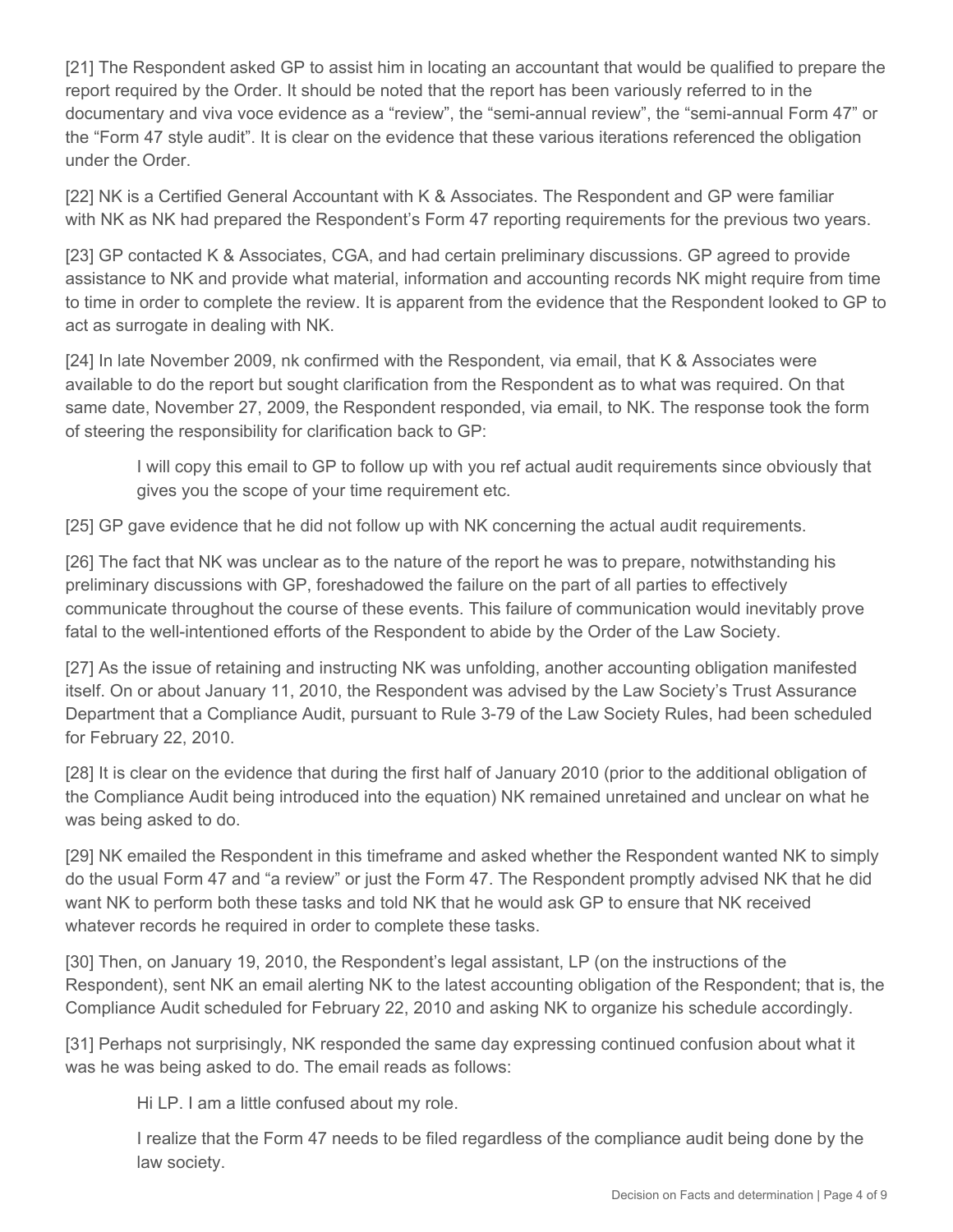Does [the Respondent] still need the semi-annual review done? If so, he was going to send me an itinerary showing the dates and deadline for the semi-annual review over a two year period.

Please read below my emails back and forth from [the Respondent].

It might clear what I am trying to say.

Please confirm.

[32] The Respondent testified that, upon reading this email, he realized NK did not have a copy of the Order defining the requirements for the so-called semi-annual review. In other words, NK did not have the critical information that defined what the Law Society was requiring.

[33] The Respondent advised NK via email that his legal assistant "has the letter with the dates for the required semi-annual reviews including the first one due no later than 31 March 2010." The Respondent gave evidence that it was his practice to have direct communication with LP concerning tasks of this sort. The Respondent testified that, while his memory of the precise conversation with LP was somewhat vague, he did have a recollection of asking LP to provide the information to NK and being subsequently told by LP that, in fact, this had been done.

[34] The Respondent has testified that he proceeded thereafter on the assumption that his assistant, LP, had arranged for NK to receive the information required.

[35] On January 20, 2010, the Respondent advised NK that "just the review audit" is to be done and, once again, asked NK to clarify matters with GP.

[36] Also on January 20, 2010, NK sent an email to both the Respondent and GP stating:

In that case I shall not concern myself with a form 47 report.

We are only going to be performing a semi-annual review engagement.

Please correct me if that is not the case.

In any event, we would like to start as early as possible for the semi-annual review (due March 31, 2010). First week of Feb would be ideal.

[37] On February 22, 2010, the trust assurance auditor, Ms. Kaminski, commenced the Compliance Audit of the books and records of the practice of the Respondent. Ms. Kaminski attended at GP's office in Burnaby for five days as the Respondent's books and records were located there at that time. There is no evidence the Compliance Audit was not completed in a satisfactory way.

[38] The evidence indicates that, after January 20, 2010, NK proceeded to seek information for the purpose of preparing, at least what he apparently considered to be, the required semi-annual review. After this date, there is no evidence to indicate there was uncertainty or lack of clarity in the mind of NK as to what was required by the Law Society.

[39] The evidence is that, throughout this timeframe, up to approximately mid-March 2010, the Respondent's staff, with the assistance of GP, was providing information as requested by K & Associates concerning the preparation of the accounting tasks.

[40] Around mid-March, however, the Respondent voiced a concern to GP that the information being requested by K & Associates appeared more consistent with a "CCRA audit" rather than any "Law Society issues".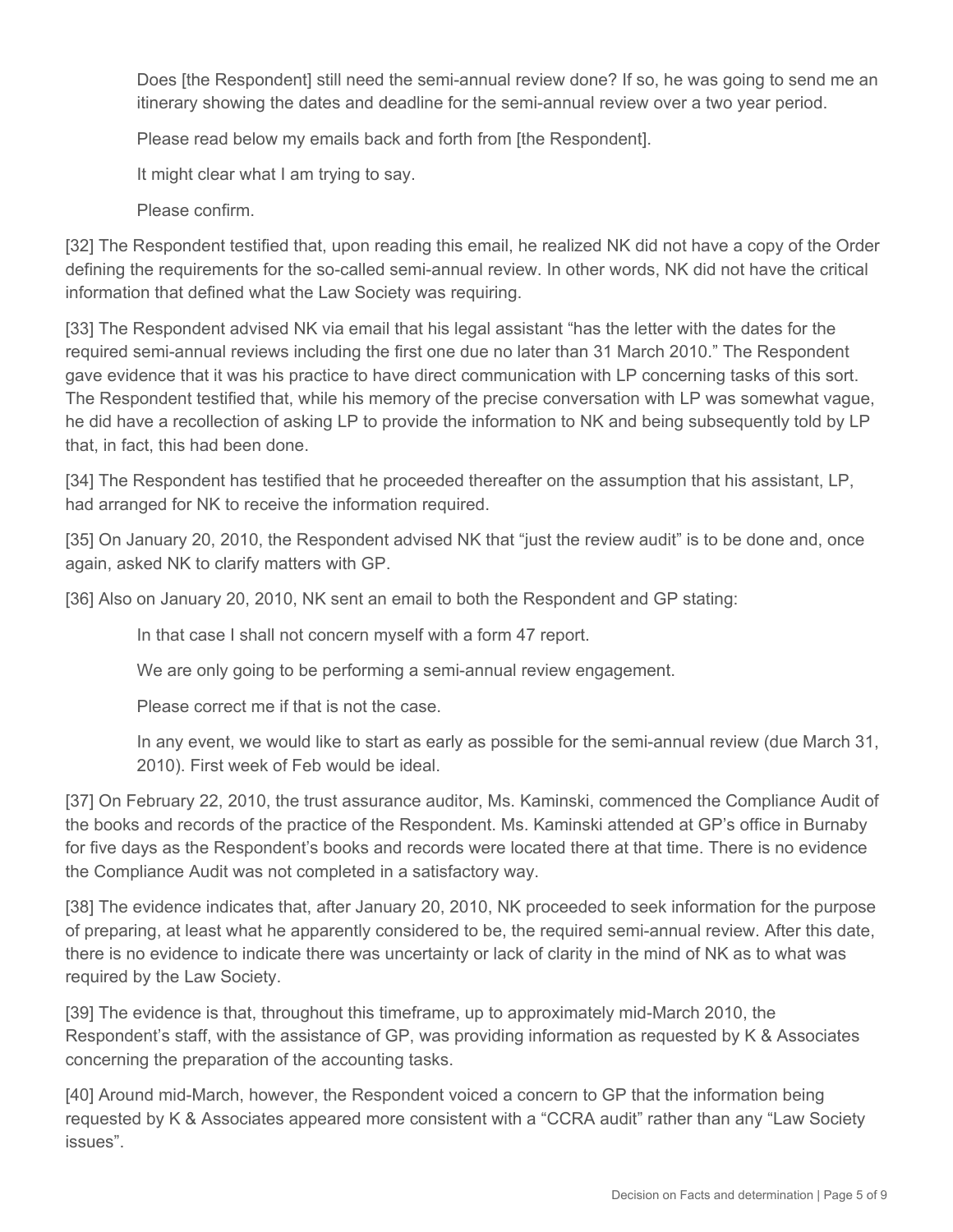[41] On March 22, 2010, GP sent a lengthy response to the Respondent describing the requirements of an accounting review in accordance with GAAP (General Accepted Accounting Principles). The clear inference from this advice to the Respondent was that GP was satisfied that what K & Associates were doing was what the Law Society required. The Respondent testified he took the response of GP as a clear signal that what NK was doing was correct and in accordance with the Law Society requirements.

[42] GP gave evidence that he simply assumed that what was required by the Order was a "normal CGA review" and, consequently, sent his response of March 22, 2010 to the Respondent.

[43] The report that K & Associates submitted to the Law Society on March 31, 2010 was an accounting review as defined by the Canadian General Accepted Accounting Principles ("GAAP"). It was a review obviously performed by evaluating the books and records of the Respondent's law practice in accordance with GAAP. It did not address the requirements of Division 7 of Part 3 of the Law Society Rules.

[44] The only rational conclusion on the evidence is that K & Associates never did receive a copy of the Order, nor advice or instructions as to what was contained in the Order. How NK came to the view concerning the nature of the review required remains somewhat of a mystery. NK did not give evidence. It is conceivable that the erroneous views held by GP as to what the Law Society required were transmitted to NK.

[45] The issue, of course, is not the conduct of GP or NK, but the conduct of the Respondent.

[46] On March 31, 2010, the Respondent attended at the office of NK to pick up the report and submit it to the Law Society. The Respondent's evidence on his attendance upon NK is as follows:

Q: When you reviewed it, did you believe it addressed the issue of whether or not your books and records were being maintained in compliance with Division 7 and Part 3 of the Law Society Rules?

A: I had doubts. I talked to NK about that.

Q: But you submitted it anyway?

A: It was March 31 there was nothing else could be done. Didn't know for certain of course. He had provided … NK had provided reports satisfactory before, so …

[47] On April 1, 2010, Ms. Kaminski left a voicemail for GP concerning the semi-annual reports. Ms. Kaminski placed a call to GP because she had never been able to reach the Respondent by phone.

[48] GP returned Ms. Kaminski's call that morning. GP indicated to Ms. Kaminski that he was under the assumption that the reviews were to be performed every six months and that the Respondent had hired K & Associates for a review of the financial statements. Ms. Kaminski then told GP that, in fact, the requirement was that the report must address whether the Respondent's law practice was complying with Division 7 of Part 3 of the Law Society Rules.

[49] On the same day, Ms. Kaminski sent an email to the Respondent advising him of what was required by the panel decision and asking him to "please forward us the proper report immediately". That same day, the Respondent replied stating "It looks like I need to ask for an extension."

[50] Finally, on April 1, 2010, GP forwarded a request to Ms. Kaminski seeking a copy of the report requirements. Ms. Kaminski sent GP a copy of the Penalty decision.

[51] On April 2, 2010, the Respondent sent an email to GP indicating that he, the Respondent, was "astounded" that GP did not confirm the meaning and/or scope of the review that was required to K & Associates. He also expressed his disappointment that this had occurred in spite of the Respondent's earlier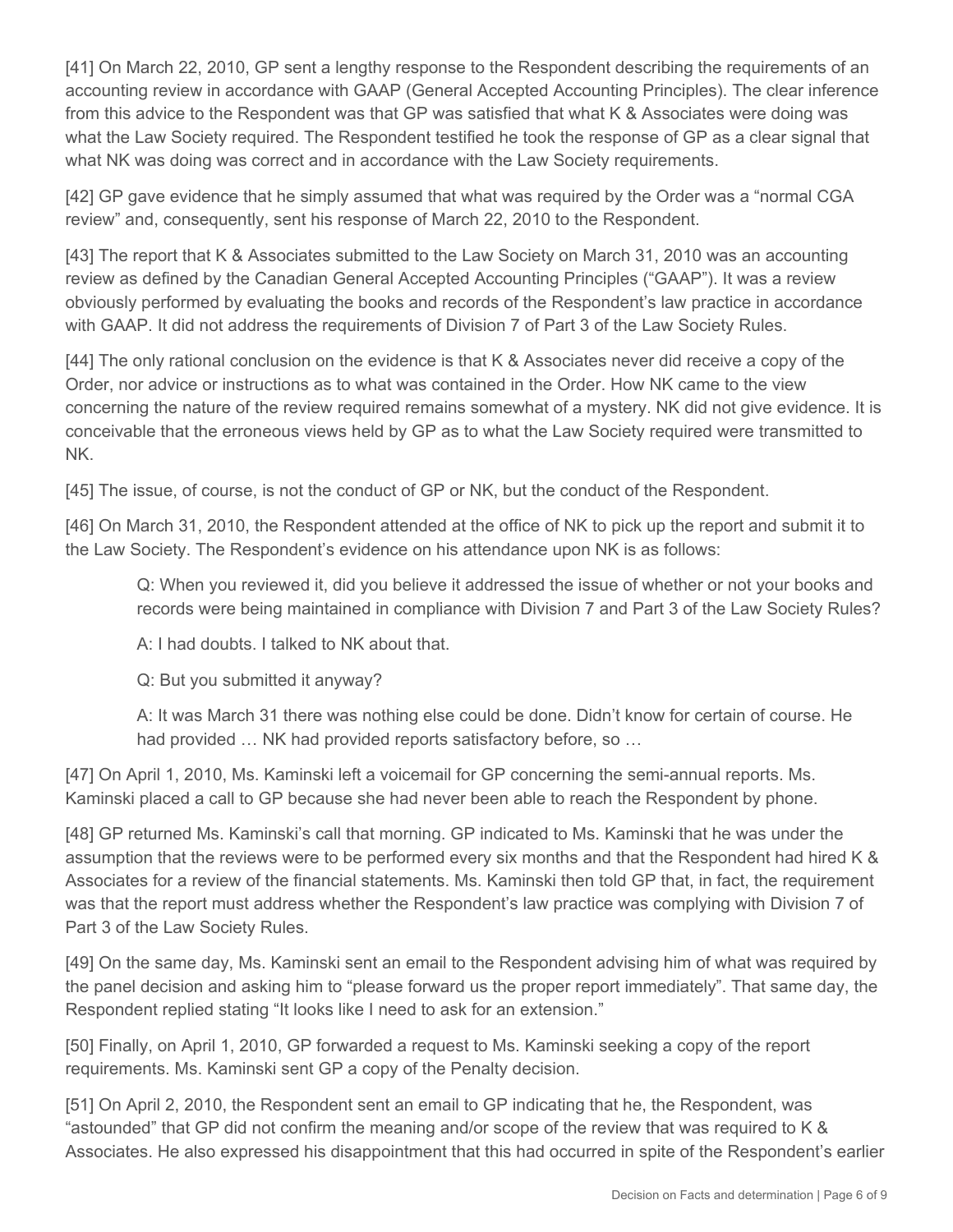expressions of concern to GP about the nature of the tasks being performed by K & Associates.

[52] In early May 2010, the Respondent wrote to the Law Society requesting that the March 31, 2010 review be waived, essentially based on the submission that the funds that he had "wasted" concerning the initial effort of K & Associates had created financial hardship in going forward. The Respondent suggested that the Trust Compliance Audit that had been completed by the Law Society in February essentially ought to give the Law Society the comfort it required. This request was denied.

[53] The report that was required to be prepared and submitted March 31, 2010 was ultimately prepared by K & Associates and submitted to the Law Society in early July, 2010. There is no evidence to suggest that the substance of that report is not in accordance with the Order. The Order of the hearing panel on the First Citation required the next semi-annual report to be submitted to the Law Society by September 10, 2010. The evidence before me is that this report was prepared and submitted on or before that date and, again, there is no evidence that it was other than in accordance with the requirements of the Order.

### **Conclusion**

[54] There is no doubt the Respondent appreciated the seriousness and importance of the Order. He began the process of complying with the Order prior to the penalty hearing that ultimately imposed the obligations contained in the Order.

[55] The Respondent testified he was "very sensitive" to this being done properly and perfectly by March 31, 2010. I accept this evidence.

[56] GP gave evidence on this issue. GP testified he had a number of discussions with the Respondent throughout the relevant period of time. He confirmed that the Respondent was anxious to meet the deadline and to comply properly with the Order of the Law Society.

[57] There is no evidence to suggest that the Respondent proceeded with a dishonest intent or oblique motive.

[58] Counsel on behalf of the Law Society fairly and succinctly summarized the position of the Law Society as follows: "… his conduct is a marked departure from the conduct expected by the Law Society of its member. It demonstrates gross culpable neglect of his duties as a lawyer, in that the Respondent did not take reasonable steps to obtain the report and ensure that report met the terms of the Order, and then he submitted the report to the Law Society when he had no genuine belief that it satisfied the requirements of the Order."

[59] In my view, in the particular circumstances of this case, it was not unreasonable for the Respondent to initially place reliance on GP and fairly assume GP would forward the critical information or document to NK during the initial discussions that took place between GP and NK. Indeed, it appears on the evidence that the only document the Respondent sent to GP at this early stage was a copy of the letter outlining the precise terms of the Order.

[60] There was a historical context concerning the trust and reliance the Respondent reposed in GP. GP was aware of the issue and obligation facing the Respondent. Indeed, GP had assisted the Respondent concerning the very issues that plagued the Respondent in relation to the First Citation.

[61] The dynamic of reliance shifted, however, in or around mid-January 2010. As previously outlined, on or about January 19, 2010, the Respondent, as a result of an inquiry made by NK, realized NK must not have a copy of the Order.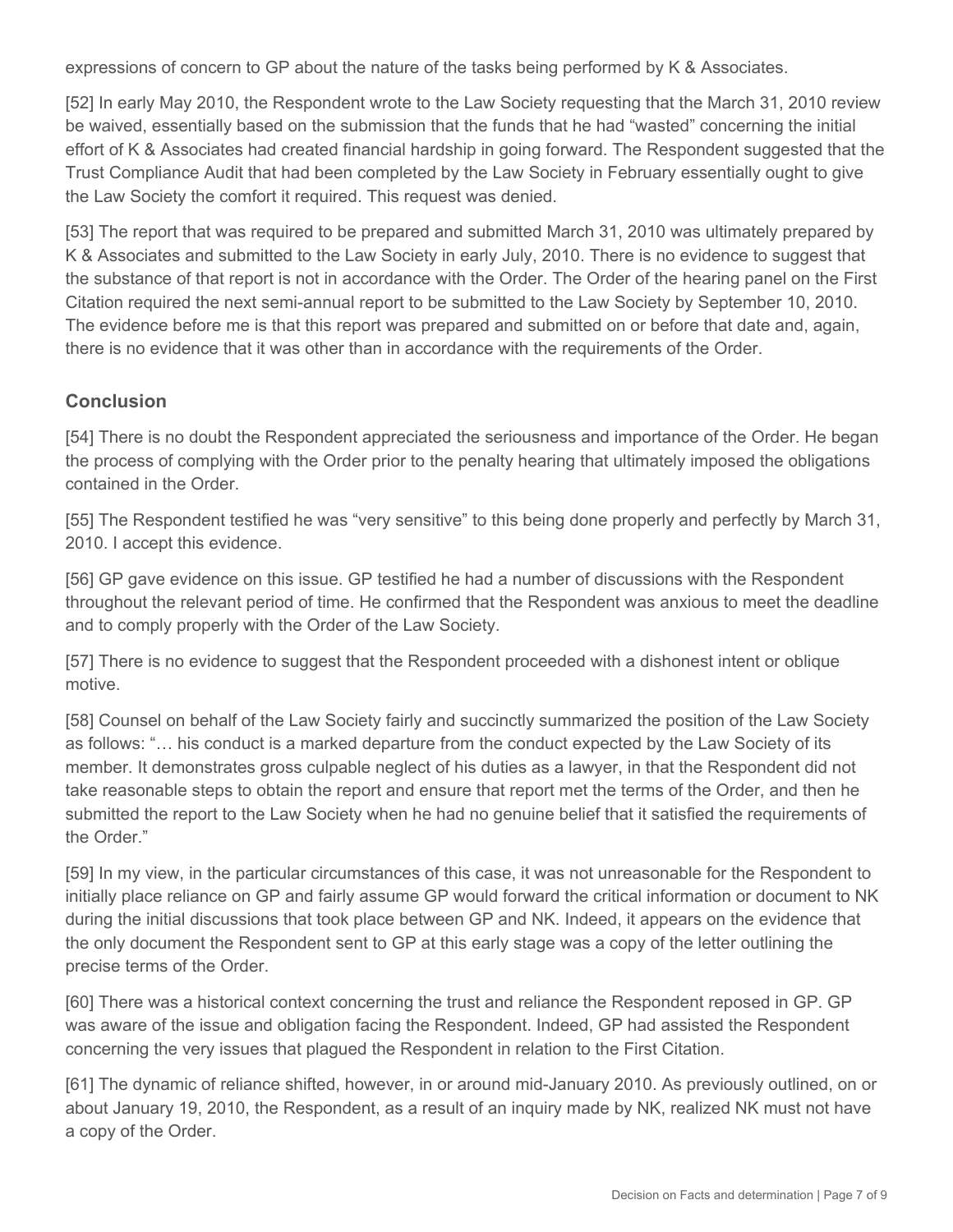[62] There is evidence of a historical context to the relationship between the Respondent and NK as well. NK, and NK's staff, had interacted with the Respondent and the Respondent's staff in the past concerning the preparation of Form 47 obligations. There is evidence that there was communication between staff of the respective offices concerning the seeking and giving of accounting information that was required from time to time.

[63] It is in this context that the Respondent immediately advised NK that his legal assistant, LP, had the letter that addressed the requirements for the semi-annual review.

[64] The Respondent testified that he asked his legal assistant, LP, to arrange for NK to obtain a copy of the terms of the Order. He has a recollection of LP confirming this had taken place.

[65] The way the evidence was given by the Respondent on this point brings into sharp focus the issue of credibility. An important aspect of an assessment of credibility is the demeanor of the witness. I found the Respondent's demeanor to be consistent with a witness who is attempting to be truthful in giving his evidence and was not engaging in a self-interested reconstruction of events. The Respondent was firmly of the view that, as a result of these discussions, he was satisfied his assistant had arranged for the terms of the Order to be given to NK. I accept this was his genuine state of mind.

[66] Subsequent to January 19-20, 2010, there is no evidence that the communications from NK continued to express any uncertainty or lack of clarity as to what he was to do in relation to the Law Society obligations. The external circumstances, without the benefit of hindsight, would tend to reinforce the state of mind of the Respondent.

[67] The information the Respondent was obliged to convey to NK was critical to the proper performance of the accounting obligation. The task of conveying the information, however, was simplistic, if not mundane. In my view, it was not unreasonable for a lawyer to convey information of this sort by instructing his legal assistant to perform the task.

[68] The next relevant event of consequence occurred in or about mid-March 2010. The Respondent testified as follows:

My - my staff told me that the questions being asked or the records being requested by NK's office didn't seem to be the usual Form 47 requests, so I was concerned, since we only had two weeks left for the deadline, that things were - the correct records were being provided, or reviewed or whatever.

[69] On March 17, 2010, the Respondent sent an email to GP in which he wrote:

I am concerned that this review is in the form of a CCRA audit - what have these questions have [sic] to do with any Law Society issues ????

[70] There was no evidence led at the hearing as to precisely what this meant. There was no evidence as to whether it was an accurate observation or otherwise and, in any event, what the distinction was between "the usual Form 47 requests" and "a form of CCRA audit".

[71] In any event, the import of the evidence is that it raised a concern in the mind of the Respondent as to the nature of the information being requested by NK.

[72] The Respondent, as was his habit, again looked to GP for an opinion. GP, as has been previously referenced in these reasons, responded assertively and at length as to what was required for this type of review. He further provided comfort to the Respondent by indicating that he was continuing to work with NK and provide information to NK. GP did conclude his response, however, by recommending that the